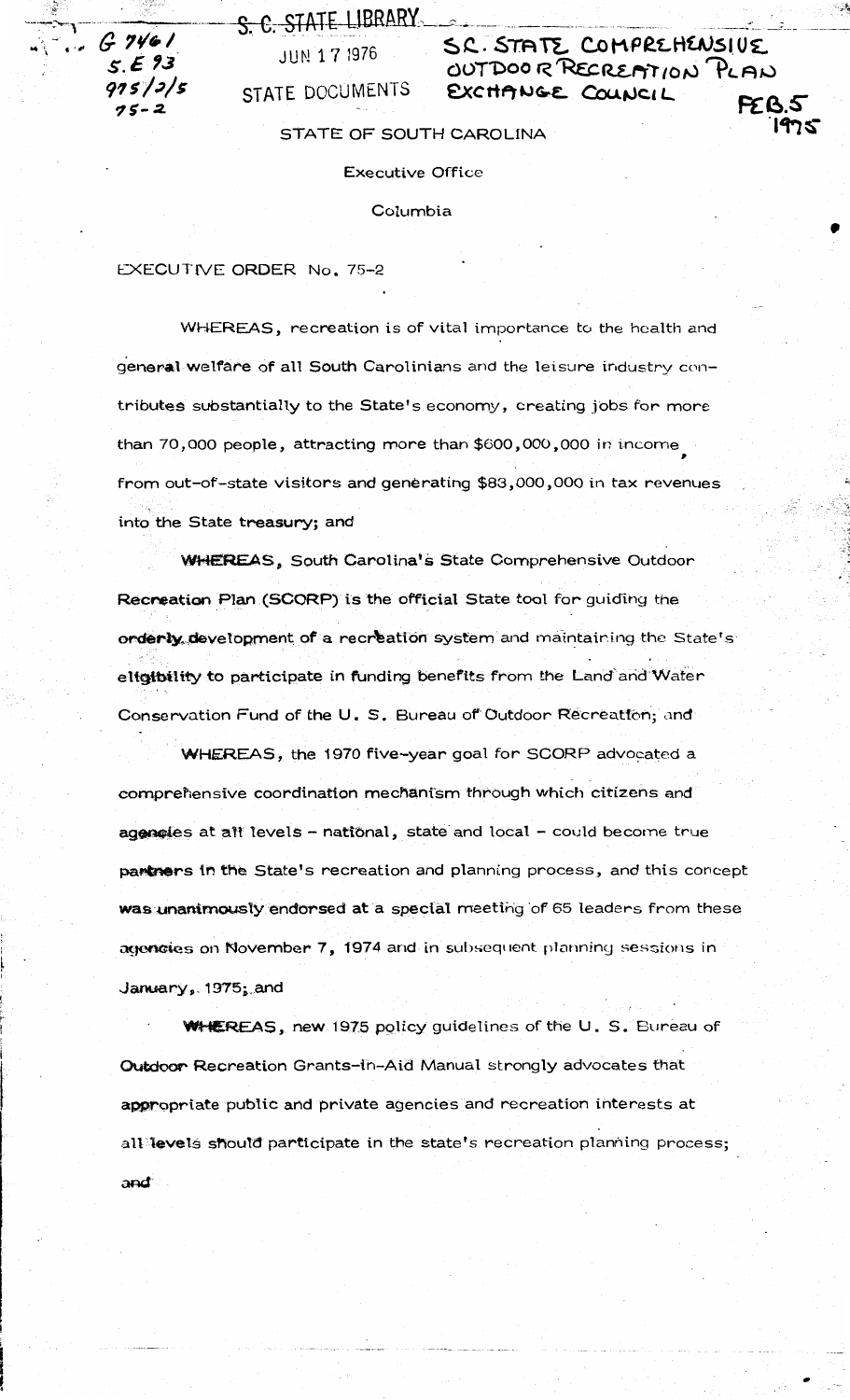**WHEREAS**, there is an ever increasing need for dialogue and voluntary flow of policy, planning and development information between the various public agencies, federal, state and local, and private firms and enterprises that have the available resources or the responsibility to provide recreation funding at all levels to insure the fullest utilization of available recreation resources and to explore new funding possibilities through both public and private sources, and;

WHEREAS, to achieve these objectives in the desired manner, without the necessity of creating an additional State bureaucracy or expending additional State resources, these objectives can best be served by the creation of a Council to utilize existing talents, experience and i kata militar menjadi kalendar dan bawah kalendar dan kelah.<br>Kata keraka pada kala pada menjadi kata masa yang pertama dan terdapat dan kerakatan dan tahun 1980.<br>Kata terdapat kata pada tahun 1990 dan tahun 1990 dan tahun resources;

NEW, THEREFORE, by virtue of the powers conferred upon me by the Constitution and the Laws of the State of South Carolina, there is hereby created the South Carolina State Comprehensive Dutdoor Recreation Plan Exchange Council, hereunto referred to as the SCORP Excluinge Council. The South Carolina Department of Parks, Recreation and Tourism which has the responsibility for the technical administration of SCORP, will have the authority and responsibility to administer and service the SCORP Exchange Council and shall utilize the Department of Parks, Recreation and Tourism staff to carry out this responsibility.

The SCORP Council will be a voluntary association of agencies and groups - - public and private as well as national, state and local - -that have recreation responsibilities or involvement in South Carolina. the basic intent is to involve all recreation interests in the State's recreation planning process and to enable them to share in whatever benefits may result from this voluntary cooperative effort.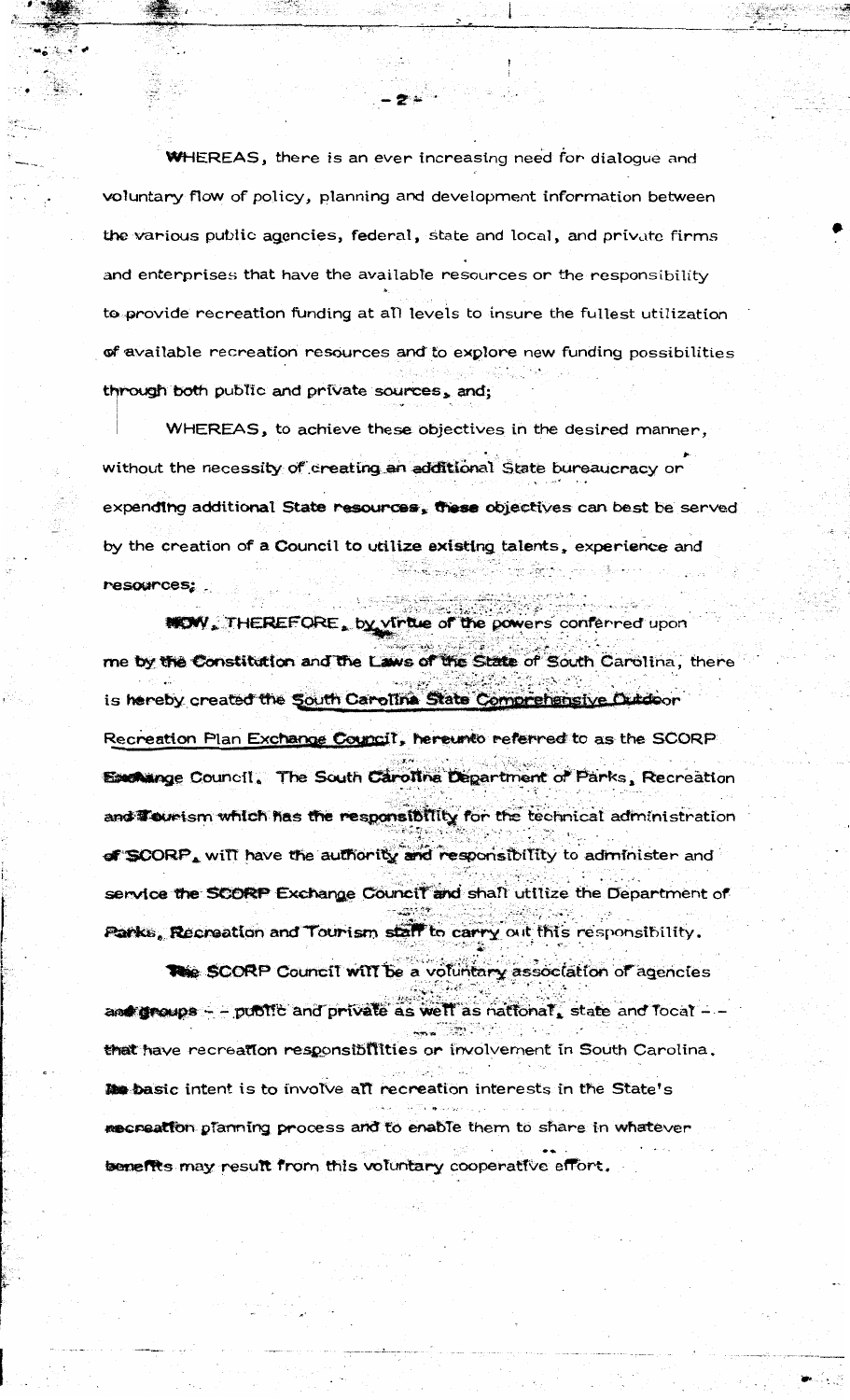The Council, through its Council Board and Executive Committee, may adopt policies and recommendations related to the SCORP Plan and other recreation matters; however, such policies and recommendations will not be binding on any of the member agencies or groups. Such actions, along with the Council's information exchange and cooperative functions, should prove of great value in enhancing South Carolina's total recreation advantages.

All agencies and organizations - - public and private, national, state and local - - that have significant responsibilities for providing and utilizing recreation in South Carolina will be invited to serve on the SCORP Council. Representatives may include the Chairman, President, Chief Executive Officer and/or the official responsible for recreation from each agency or organization. All members of the Council will serve on one of the SCORP Advisory Committee that represents their particular area of responsibility.

The Governor of South Carolina will serve as Honorary State Chairman of the Council. The Secretary of the Interior and the Director of the U. S. Bureau of Outdoor Recreation will serve as Honorary National Chairman and Co-Chairman of the Council. The Chairman of the Parks, Recreation and Tourism Commission will serve as, or will designate, the Chairman of the Council Board.

A Council Board shall have the responsibility of determining policy for the Council and for insuring the continued operation of the Council. It shall forward recommendations it deems consistent with the Council's objectives to the appropriate agency, firm or group for consideration.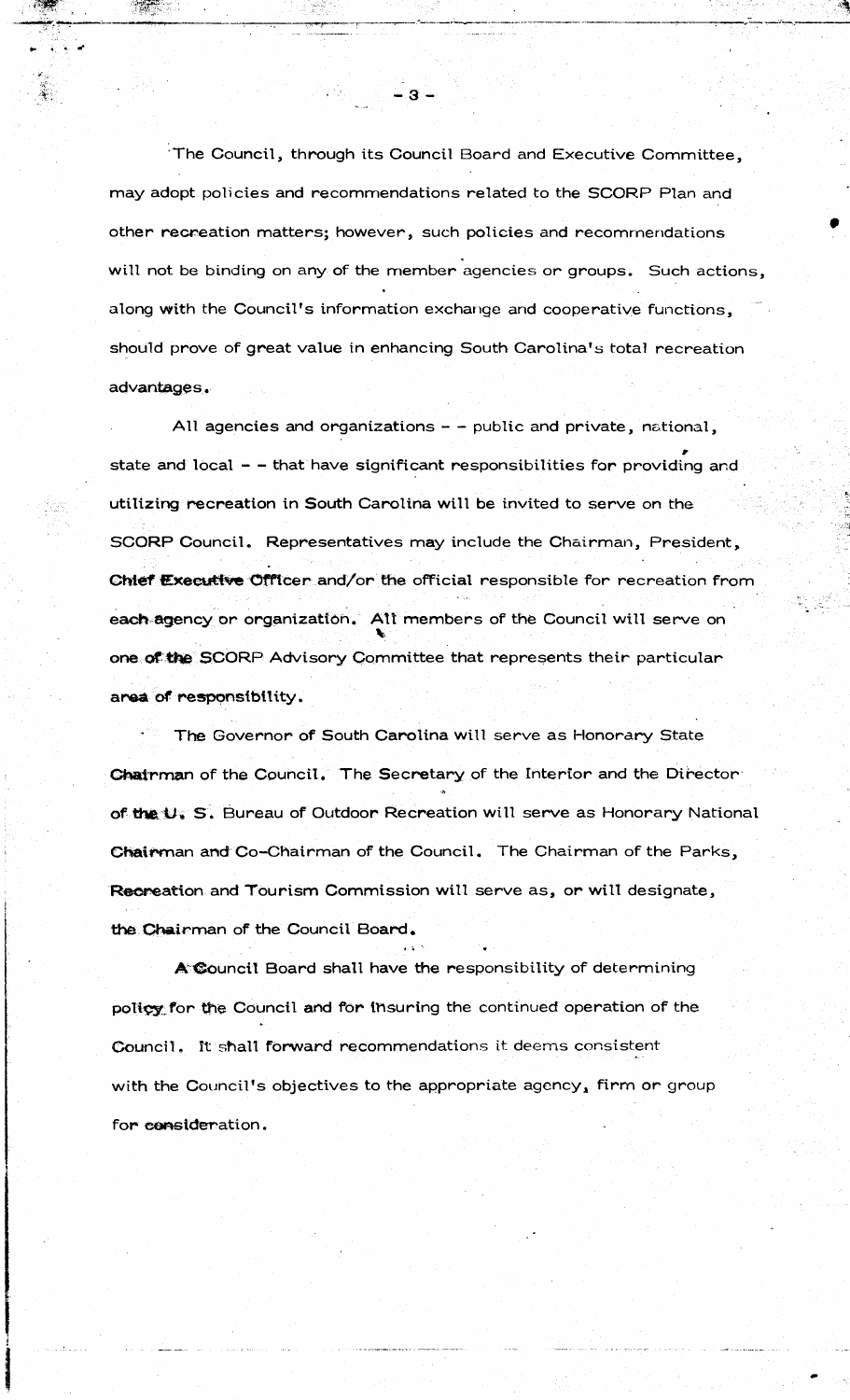Membership on the Council Board will include the following: The U. S. Bureau of Outdoor Recreation through its Southeast Regional Director and the South Carolina State Liaison Officer, The South Carolina Historic Preservation Officer; Head of the Clemson University Recreation and Parks Administration Department, the Chairman of the Southeastern Federal Regional Council, the Director of the Division of Administration, Office of the Governor; a representative of the Governor to be appointed by the Governor; and the Chairman or other designated representative from each of the SCORP Council Advisory Committees.

 $\mathbb{Z}_2$ 

adiki Su

Also included on the Council Board will be the executive heads of the following agencies, each having major responsibilities in both ownership and management of public recreation facilities in South Carolina. South Carolina Forestry Commission, South Carolina Parks, Recreation and Tourism Department, South Carolina Public Service Authority, South Carolina State Highway Department, South Carolina Wildlife and Manine Resources Commission, National Forest Service, National Park in kalendari ke kalendari dan menjadi dan<br>Persekalan dan persekalan dan menjadi d Services, U. S. Army Corps of Engineers, and U. S. Fish and Wildlife atteried a partition Service.

The primary input and the necessary broad-based interaction  $\sim 100$ within the Council will be provided through the establishment of various Council Advisory Committees. The Advisory Committees will be ARTHUR NATURAL onganized to include, in as much as possible, all agencies and organizations,  $\bullet$  mat and informal, public and private, with special emphasis on  $\bullet$  creation users. that have significant responsibilities for providing . and utilizing recreation in South Carolina. These Advisory Committees would include, but by no means be limited to: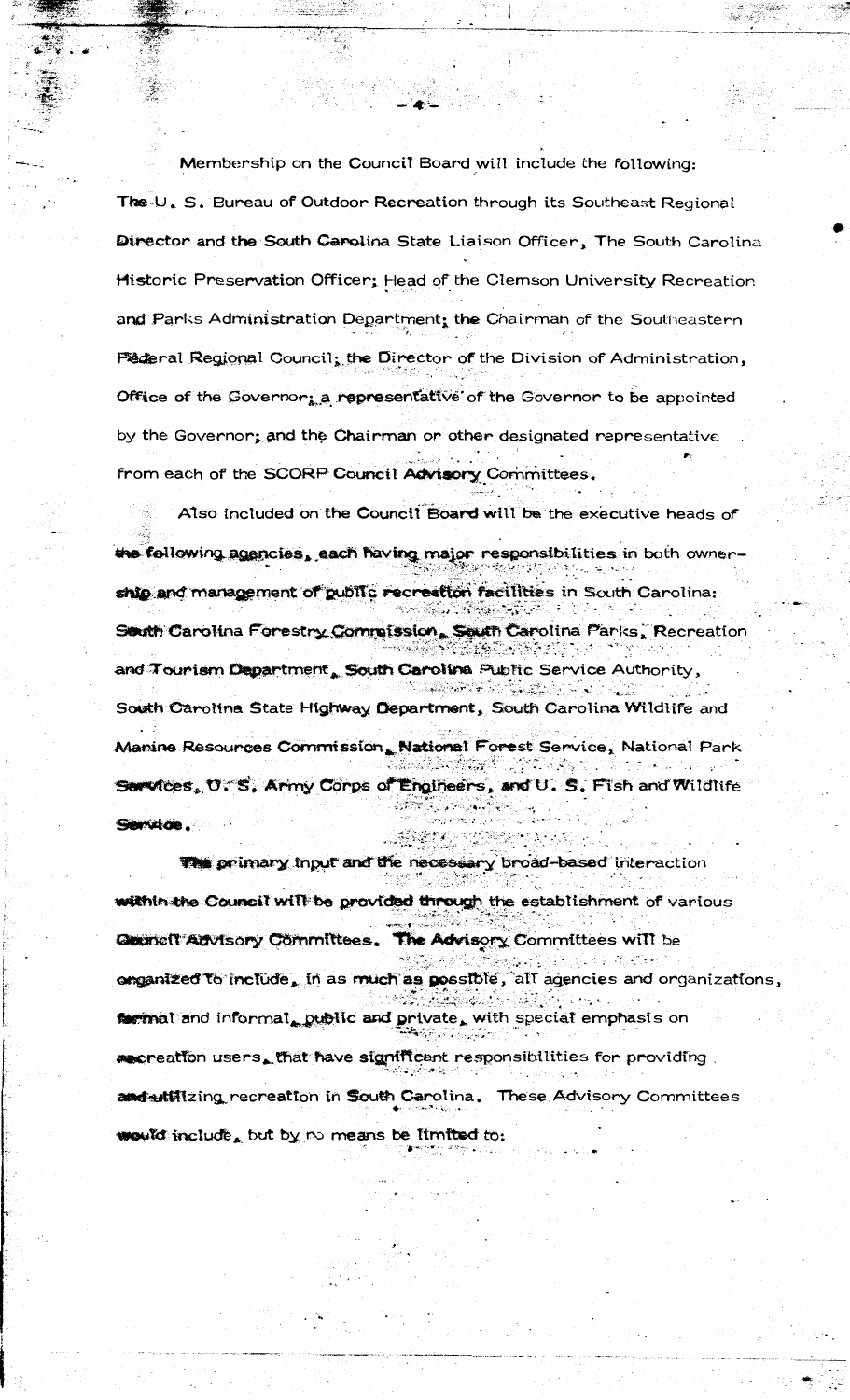- 1. Federal Government Agencies Providing Recreation Services, Funding or Lands
- 2. State Government Agencies Providing Recreation Services, Funding or Lands
- 3. Regional Councils of Government and Other Planning Organizations
- 4. Governmental Organizations Representing Cities, Counties and Districts
- 5. Schools and Educational Institutions
- 6. Board of South Carolina Recreation and Parks Society
- 7. South Carolina Recreation Advisory Council
- 8. Governor's Community Improvement Board
- 9. Board of South Carolina Heritage Trust
- 10. Executive Council of S. C. Confederation of Historical Societies
- 11. Board of South Carolina Wildlife Federation
- 12 Board of the South Carolina Environmental Coalition
- 够, The South Carolina Assembly of Community Arts Agencies
- 14. The South Carolina Legislative Tourism Committee

15 Board of South Carolina Travel Council

18. Eusiness and Private Sector Organizations

17. Recreation User Organizations

18. Office of Economic Opportunity and Community Action Agency Directors

**With the approval of the Governor, the Council Board may form** additional Advisory Committees as it deems necessary and also has the authority to form additional committees from the Council membership to give consideration to special problem areas. Each Advisory Council will elect a Chairman who will serve as that Committee's representative on the Council Board.